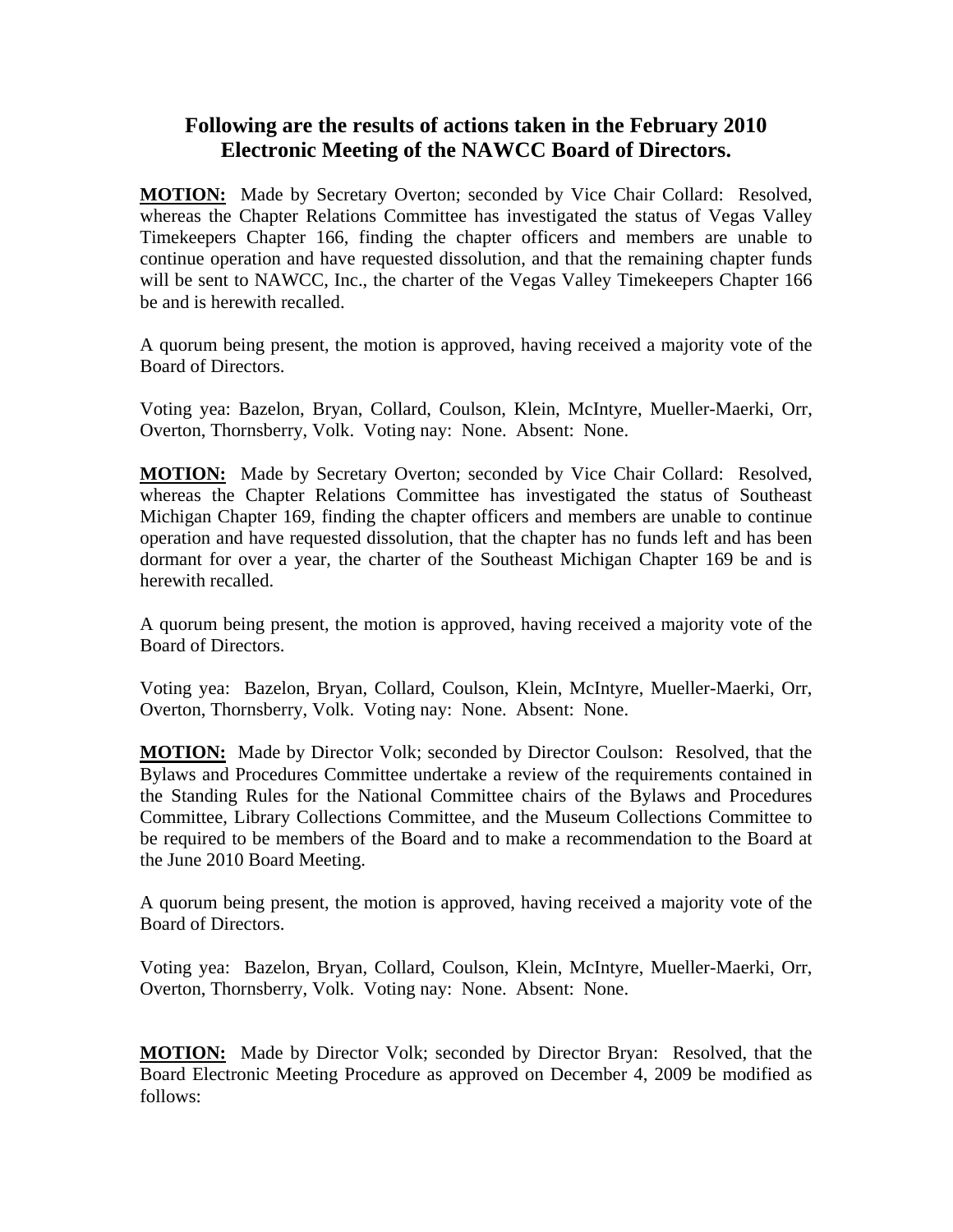## Add under "DEFINITIONS AND UNDERSTANDINGS"

## OFFICIAL START OF MEETING

The official start of electronic meetings of the Board shall be the first calendar day of each month in which an electronic meeting is held.

Modify under "NOTES" Item 1) to read as provided below:

1) From day 6 through 11 of each month, the Chair may approve\_\_\_\_\_\_\_\_\_\_\_\_\_\_\_\_\_\_\_\_

The Chair may also approve late motions to be posted in days 12 through 18 of the meeting, requiring an immediate\_\_\_\_\_\_\_\_\_

Further, that the Electronic Meeting procedure will be amended as needed and approved by the Board to incorporate these modifications throughout the text as shown in the attached document. The revised procedure can be found on the NAWCC website under Board Documents at:<http://www.nawcc.org/index.php/board-of-directors/bod-documents>

A quorum being present, the motion is approved, having received a majority vote of the Board of Directors.

Voting yea: Bazelon, Bryan, Collard, Coulson, McIntyre, Mueller-Maerki, Orr, Overton, Thornsberry, Volk. Voting nay: Klein. Absent: None

**MOTION:** Made by Treasurer McIntyre; seconded by Secretary Overton: Resolved, as directed in Article III Section 2(d)2 of the Bylaws and recommended by the Finance Committee, that Ross Buehler Falk & Co. LLP be and is herewith appointed the Auditor of NAWCC financial accounts for FY 2010.

A quorum being present, the motion is approved, having received a majority vote of the Board of Directors.

Voting yea: Bazelon, Bryan, Collard, Coulson, Klein, McIntyre, Mueller-Maerki, Orr, Overton, Thornsberry, Volk. Voting nay: None. Absent: None.

**MOTION:** Made by Director Volk; seconded by Director Bryan: Resolved, that the findings of the Task Force on Conventions as presented to the Board at the December 4- 5, 2009 NAWCC Board of Directors meeting be released to the membership and published on the NAWCC web site and in the MART.

A quorum being present, the motion is approved, having received a majority vote of the Board of Directors.

Voting yea: Bazelon, Bryan, Collard, Coulson, McIntyre, Mueller-Maerki, Orr, Volk. Voting nay: Klein, Overton, Thornsberry. Absent: None.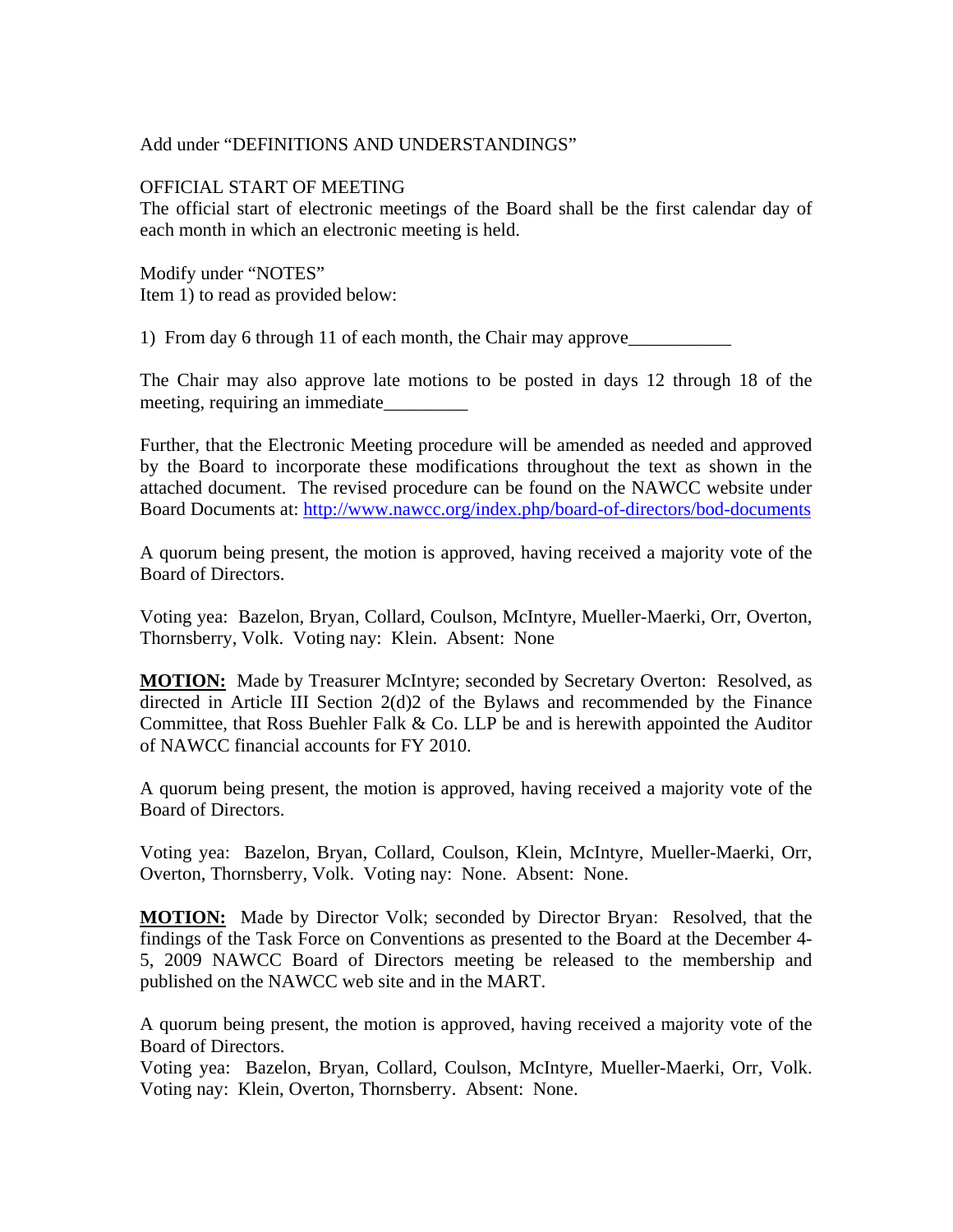**MOTION:** Made by Director Volk; seconded by Director Bryan: Resolved, that a monthly Business Update Report be issued by the Executive Director to the members based on his report to the Board and incorporating elements described in the attached document. Further, that such report be initiated starting March 2010 and continuing for a minimum period of 12 months. The format can be found on the NAWCC website under Board Backup Materials at [http://www.nawcc.org/index.php/board-of-directors/back-up](http://www.nawcc.org/index.php/board-of-directors/back-up-materials/2010-bod-back-up-material)[materials/2010-bod-backup-material](http://www.nawcc.org/index.php/board-of-directors/back-up-materials/2010-bod-back-up-material)

A quorum being present, the motion is approved, having received a majority vote of the Board of Directors.

Voting yea: Bryan, Collard, Coulson, Klein, McIntyre, Mueller-Maerki, Orr, Overton, Thornsberry, Volk. Voting nay: Bazelon. Absent: None.

**MOTION:** Made by Director Volk; seconded by Director Bryan: Resolved, that a Task Force be formed to investigate the potential benefits and disadvantages, as well as the means by which the Board can conduct electronic meetings in which the membership may listen/read all discussions which are being participated in by Board members. This Task Force will provide a report to the Board at the June 2010 Board meeting.

A quorum being present, the motion has failed, having not received a majority vote of the Board of Directors.

Voting yea: Bryan, Coulson, Volk. Voting nay: Bazelon, Collard, Klein, McIntyre, Mueller-Maerki, Orr, Overton, Thornsberry. Absent: None.

**MOTION:** Made by Director Volk; seconded by Director Bryan: Resolved, that Section 10 of the "Guidance to the Convention Committee" be deleted as it violates the Standing Rule

Article XV Members Section 6. Guests c. Regional and National Convention Marts and Auctions

A quorum being present, motion has failed, having not received a two-third majority vote of the full Board of Directors, as it was an amendment of a Board Directive.

Voting yea: Bryan, Coulson, Volk. Voting nay: Bazelon, Collard, Klein, McIntyre, Mueller-Maerki, Orr, Overton, Thornsberry. Absent: None.

**MOTION:** Made by Director Volk; seconded by Director Coulson: Resolved, that National Convention Committee Guidance Document, Item 4, be modified to read as follows: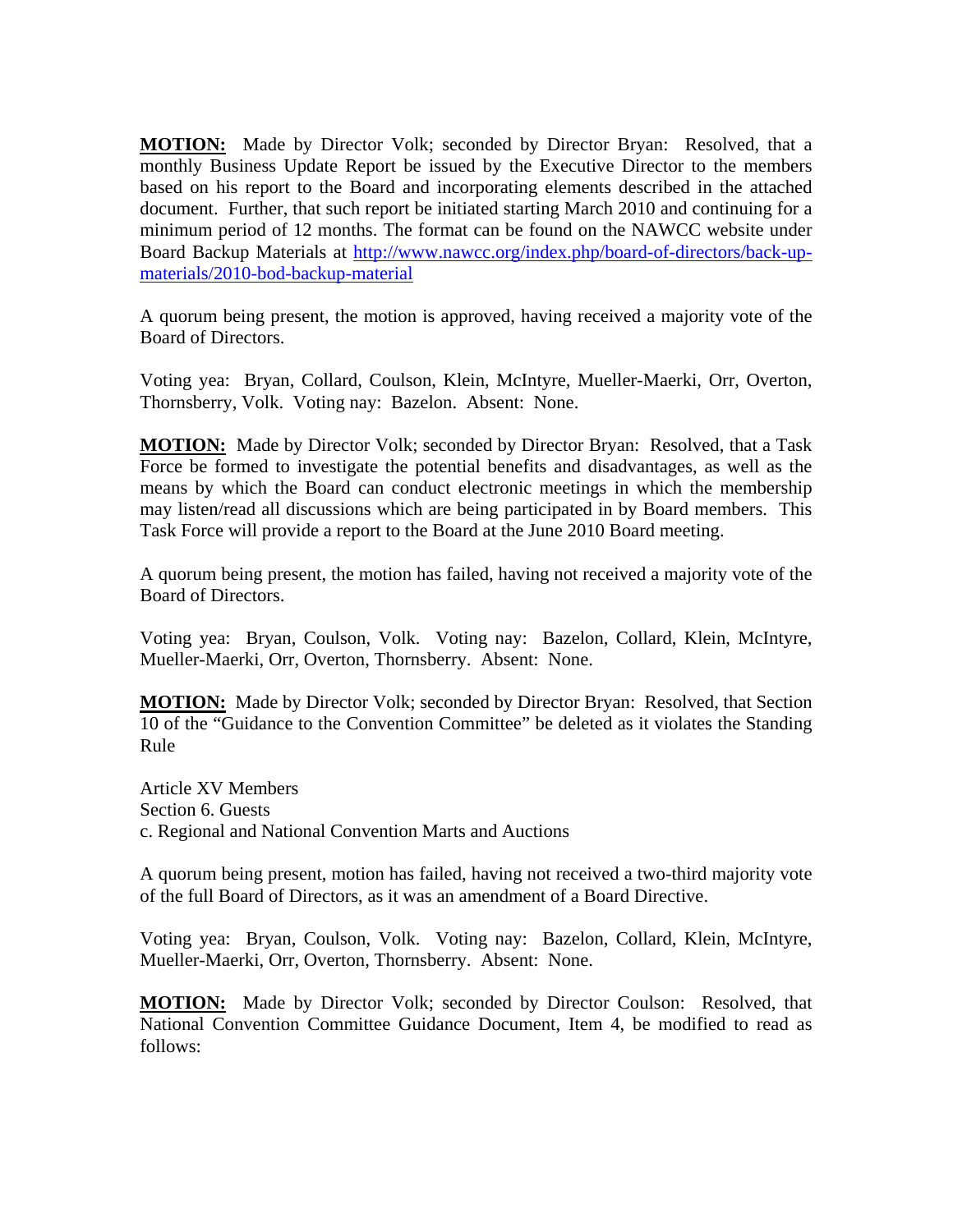4. Within 90 days after the means (software program) has been provided to collect and produce the data and reports specified in the remainder of this section, the convention committee chair shall collect data and generate an annual report of activities, including statistics covering the last year's national convention and regional meetings. Such statistics shall include but not be limited to: Number of member attendees including name and NAWCC#, number and category of non-member attendees, updated regional committee member contact information, number of tables sold, various costs to attendees, etc., all collated by event. The report shall be due and submitted to the board chair one month prior to each national convention and a condensed report submitted to the editorial staff in time for publication in the October Bulletin.

and that a Task Force be created to develop or acquire the software needed to provide the necessary data extraction and reporting.

A quorum being present, motion has failed, having not received a two-third majority vote of the full Board of Directors, as it was an amendment of a Board Directive.

Voting yea: Bryan, Coulson, Volk. Voting nay: Bazelon, Collard, Klein, McIntyre, Mueller-Maerki, Orr, Overton, Thornsberry. Absent: None.

**MOTION:** Made by Secretary Overton; seconded by Director Volk: Resolved, that the Board in Motion 2007-12-064 created a special committee designated the Public Day Task Force. Further, that said committee be and is herewith continued, effective from June 10, 2009 nunc pro tunc. The committee shall receive and evaluate requests for regional public days, and as appropriate recommend approval of such requests to the Board. The committee will decide and impose upon regionals, at its discretion, the requirements for public days as developed in Public Day Event guidelines that will be informed to the Board. Furthermore, the committee will ensure that regionals provide the results in a timely manner. The committee is responsible for tabulation and analysis of the data from all public day events for use in preparing reports to the Board and in developing a public day policy proposal; such proposal to be presented to the Board no later than the June 2010 Board meeting. Finally, that Chair Hubby shall chair the committee.

Further to this motion, the Board herewith ratify approval given for the following Regional public day events since formation of the Public Day Task Force in December 2007 including suspension of Standing Rule Article XV Section 6 (c)3) for each event; nunc pro tunc: Rocky Mountain July 2008; Mid-West August 2008; Great Lakes September 2008; Southwest California November 2008; GLAR February 2009; AZ Sunshine March 2009; Greater St. Louis July 2009; Mid-West August 2009; Great Lakes September 2009; Southwest California November 2009; Florida Mid-Winter January 2010; GLAR February 2010.

A quorum being present, motion is approved, having received a two-third majority vote of the full Board of Directors, as this ratification effectively suspends the provisions of Standing Rule Article XV Section 6 (c)3) for each of the approved public day events.